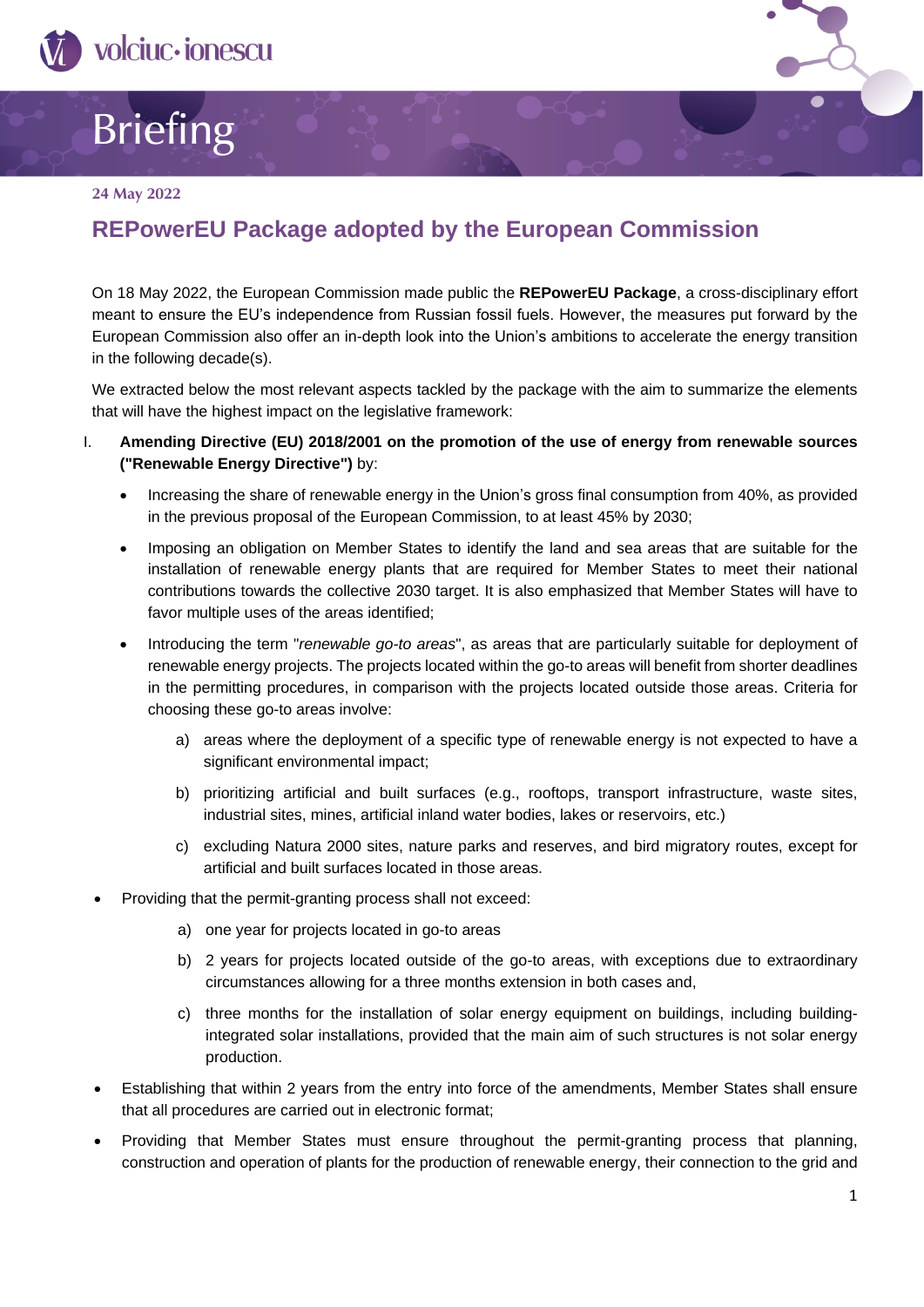

the related grid itself and storage assets are presumed as being in the *overriding public interest and serving public health and safety.* 

### **II. Changes brought to Energy Efficiency targets**

• **Amending Directive 2010/31/EU on the energy performance of buildings** by introducing hard deadlines for Member States to ensure the deployment of solar energy installations for:

a) all new public and commercial buildings with a useful floor area larger than 250 square meters – by 31 December 2026;

b) all existing public and commercial buildings with a useful floor area larger than 250 square meters – by 31 December 2026 and,

c) all new residential buildings by December 2029.

- **Amending Directive 2012/27/EU on energy efficiency, by setting a 13% binding target of energy efficiency until 2030.**
- **Introducing the Proposal for a Regulation on Ecodesign for Sustainable Products**, a framework for setting eco-design requirements, creating a digital product passport, and also prohibiting the destruction of unsold consumer products. The Proposal was presented on 30 March 2022 and is now undergoing the ordinary European legislative procedure.

### **III. Accelerating the production of Renewable Hydrogen**

- As hydrogen is set to play an important role in replacing hydrocarbons in certain industries where achieving decarbonization is much harder, the European Commission set a target of (i) 10 million tons of domestically produced renewable hydrogen by 2030 and (ii) 10 million tons of renewable hydrogen imports by 2030. To achieve this, it is necessary to expedite the revision of the **Hydrogen and Gas Market Package**. This package was presented on 15 December 2021 and is now undergoing the ordinary European legislative procedure. It contains the following:
	- a) Proposal for a Directive on common rules for the internal markets in renewable and natural gases and in hydrogen;
	- b) Proposal for a Regulation on the internal markets for renewable and natural gases and for hydrogen.
- The European Commission also aims to publish two Delegated Acts on the definition and production of renewable hydrogen.

## **IV. Other notable highlights**

- National Recovery and Resilience Plans of Member States will need to be amended to include a chapter with new actions to deliver on the REPowerEU objectives of diversifying supplies and reducing dependence on fossil fuels.
- The European Commission presented a Recommendation on speeding up permit-granting procedures for renewable energy projects and facilitating Power Purchase Agreements, emphasizing the need for Member States to remove any unjustified administrative or market barriers to corporate purchase agreements of renewable energy, in particular to corporate purchase agreements of renewable energy by small and medium-sized enterprises.